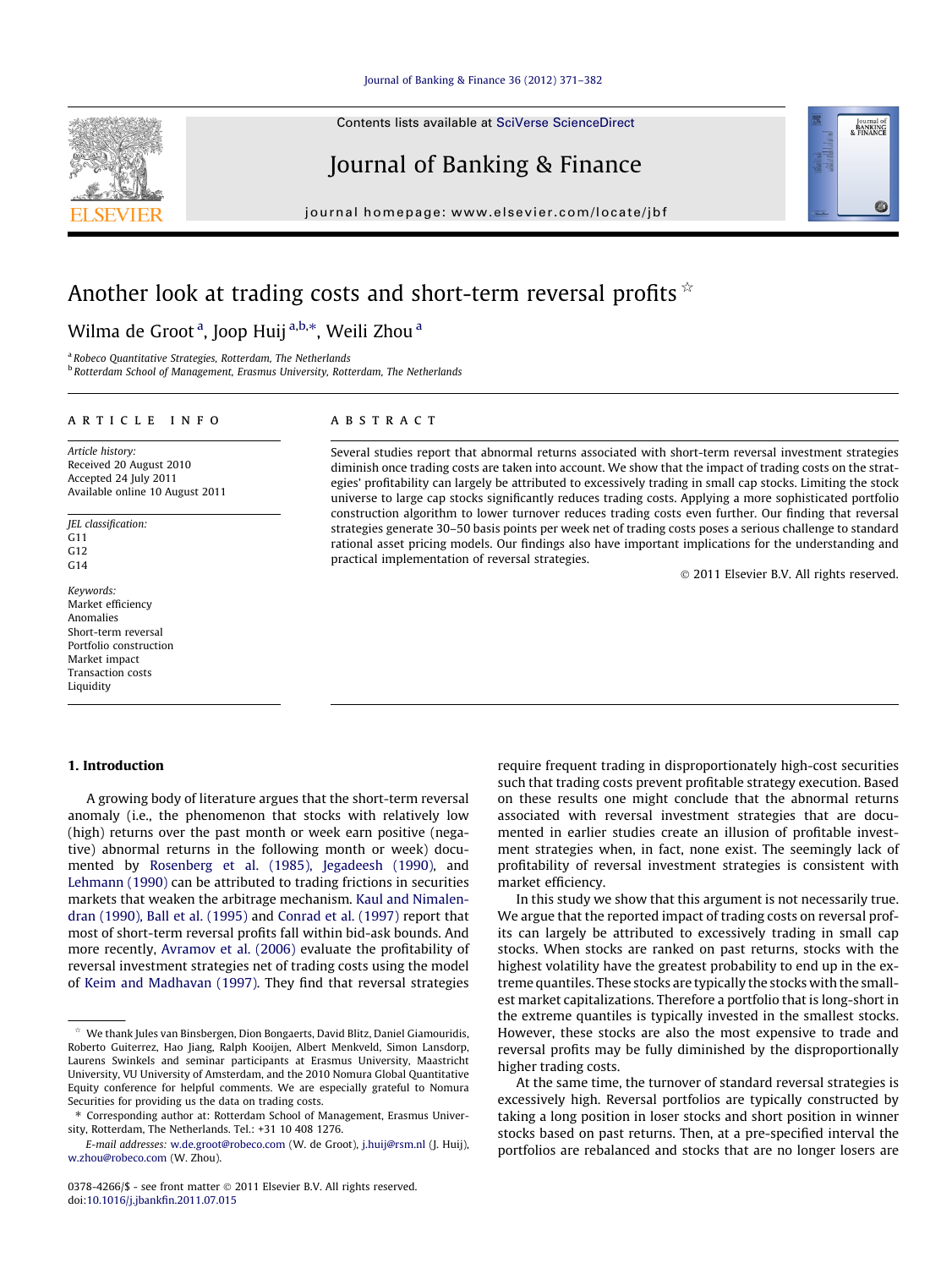sold and replaced by newly bottom-ranked stocks. Vice versa, stocks that are no longer winners are bought back and replaced by newly top-ranked stocks. While this approach is standard in the stream of literature on empirical asset pricing to investigate stock market anomalies, it is suboptimal when the profitability of an investment strategy is evaluated and trading costs are incorporated.

To investigate the impact of small cap stocks and rebalancing rules on the profitability of reversal strategies, we design and test three hypotheses: first, we gauge the profitability of reversal strategies applied to various market cap segments of the US stock market. Our hypothesis is that the reported impact of trading costs on reversal profits can largely be attributed to excessively trading in small cap stocks and that limiting the stock universe to large cap stocks significantly reduces trading costs. Our second hypothesis is that trading costs can be reduced even further without giving up too much of the gross reversal profits when a slightly more sophisticated portfolio construction algorithm is applied. Third, we extend our analyses of reversal profits within different segments of the US market with an analysis across different markets and evaluate the profitability of reversal strategies in European stocks markets. Our hypothesis is that trading costs have a larger impact on reversal profits in European markets since these markets are less liquid. For robustness, we also evaluate reversal profits across various market cap segments of the European stock markets.

Throughout our study we use trading cost estimates resulting from the [Keim and Madhavan \(1997\)](#page--1-0) model and estimates that were provided to us by Nomura Securities, one of world's largest stock brokers. Consistent with [Avramov et al. \(2006\)](#page--1-0) we find that the profits of a standard reversal strategy are smaller than the likely trading costs for a broad universe that includes small cap stocks. At the same time we find that the impact of trading costs on short-term reversal profits becomes substantially lower once we exclude small cap stocks that are the most expensive to trade. In fact, when we focus on the largest US stocks we document significant reversal profits up to 30 basis points per week.

When we also apply a slightly more sophisticated portfolio construction algorithm and do not directly sell (buy back) stocks that are no longer losers (winners) but wait until these stocks are ranked among the top (bottom) 50% of stocks based on past returns, the turnover and trading costs of the strategy more than halve and we find even larger reversal profits up to 50 basis points per week. This number is highly significant from both a statistical and an economical point of view.

Additionally, we find that trading costs have a larger impact on reversal profits in European markets. While standard reversal strategies based on a broad universe of European stocks yield gross returns of 50 basis points per week, their returns net of trading costs are highly negative. Once we exclusively focus on the largest stocks and apply the ''smart'' portfolio construction rules, we document significantly positive net reversal profits up to 20 basis points per week.

In addition, we look at various other aspects of the reversal strategy to evaluate if the strategy can be applied in practice. Amongst others, we document that the reversal effect can be exploited by a sizable strategy with a trade size of one million USD per stock, and that the strategy also earned large positive net returns over the post-decimalization era of US stock markets.

We deem that our study contributes to the existing literature in at least two important ways. First of all, our finding that reversal strategies yield significant returns net of trading costs presents a serious challenge to standard rational asset pricing models. Our findings also have important implications for the practical implementation of reversal strategies. The key lesson is that investors striving to earn superior returns by engaging in reversal trading are more likely to realize their objectives by using portfolio construction rules that limit turnover and by trading in liquid stocks with relatively low trading costs. Our study adds to the vast amount of literature on short-term reversal or contrarian strategies [see, e.g., [Fama \(1965\), Jegadeesh \(1990\), Lehmann \(1990\), Lo and](#page--1-0) [MacKinlay \(1990\), Jegadeesh and Titman \(1995a,b\), Chan \(2003\),](#page--1-0) [Subrahmanyam \(2005\)](#page--1-0) and [Gutierrez and Kelley \(2008\)](#page--1-0)]. Our work is also related and contributes to a recent strand in the literature that re-examines market anomalies after incorporating transaction costs [see, e.g., [Lesmond et al. \(2004\), Korajczyk and Sadka \(2004\),](#page--1-0) [Avramov et al. \(2006\)](#page--1-0) and [Chordia et al. \(2009\)](#page--1-0)].

Our results also have important implications for several explanations that have been put forward in the literature to explain the reversal anomaly. In particular, our finding that net reversal profits are large and positive among large cap stocks over the most recent decade in our sample, during which market liquidity dramatically increased, rules out the explanation that reversals are induced by inventory imbalances by market makers and that the contrarian profits are a compensation for bearing inventory risks [see, e.g., [Jegadeesh and Titman \(1995b\)](#page--1-0)]. Also, our finding that reversal profits are not convincingly larger for the 1500 largest US stocks than for the 500 and even 100 largest stocks is inconsistent with the notion that nonsynchronous trading contributes to contrarian profits [see, e.g., [Lo and MacKinlay \(1990\)](#page--1-0) and [Bou](#page--1-0)[doukh et al. \(1994\)](#page--1-0)] as this explanation predicts a size-related lead-lag-effect in stock returns and higher reversal profits among small cap stocks.

Our second main contribution is that we not only employ the trading costs estimates from the [Keim and Madhavan \(1997\)](#page--1-0) model that are typically used in this stream of literature, but that we also use estimates that were provided to us by Nomura Securities. Despite the fact that most researchers now seem to acknowledge the importance of taking trading costs into account when evaluating the profitability of investment strategies, only very little is documented in the academic literature on how these costs should be modelled. Perhaps the most authoritative research in this field is the work of Keim and Madhavan who modelled market impact as well as commission costs for trading NYSE-AMEX stocks during 1991–1993. However, since markets have undergone important changes over time one may wonder if the parameter estimates of Keim and Madhavan can be used to estimate trading costs accurately also over more recent periods. Another concern with the Keim and Madhavan model relates to the functional form that is imposed on the relation between market capitalization and trading costs. Later in the paper we provide some detailed examples which indicate that trading costs estimates resulting from the Keim and Madhavan model should be interpreted with caution in some cases because of these issues. For example, the model systematically yields negative cost estimates for a large group of stocks over the most recent period. We believe that our study makes a significant contribution to the literature on evaluating the profitability of investment strategies by providing a comprehensive overview of trading costs estimates from Nomura Securities for S&P1500 and S&P500 stocks during the period 1990–2009. Moreover, the trading cost schemes we publish in this study are set up in such a way that other researchers can employ them in their studies as the schemes merely require readily-available volume data for their usage.

An additional attractive feature of the trading cost model used by Nomura Securities is that it has also been calibrated using European trade data. This enables us to investigate trading costs and reversal profits in European equity markets as well. To our best knowledge, this study is the first to provide a comprehensive overview of trading costs and to investigate trading cost impact on reversal profits in European equity markets.